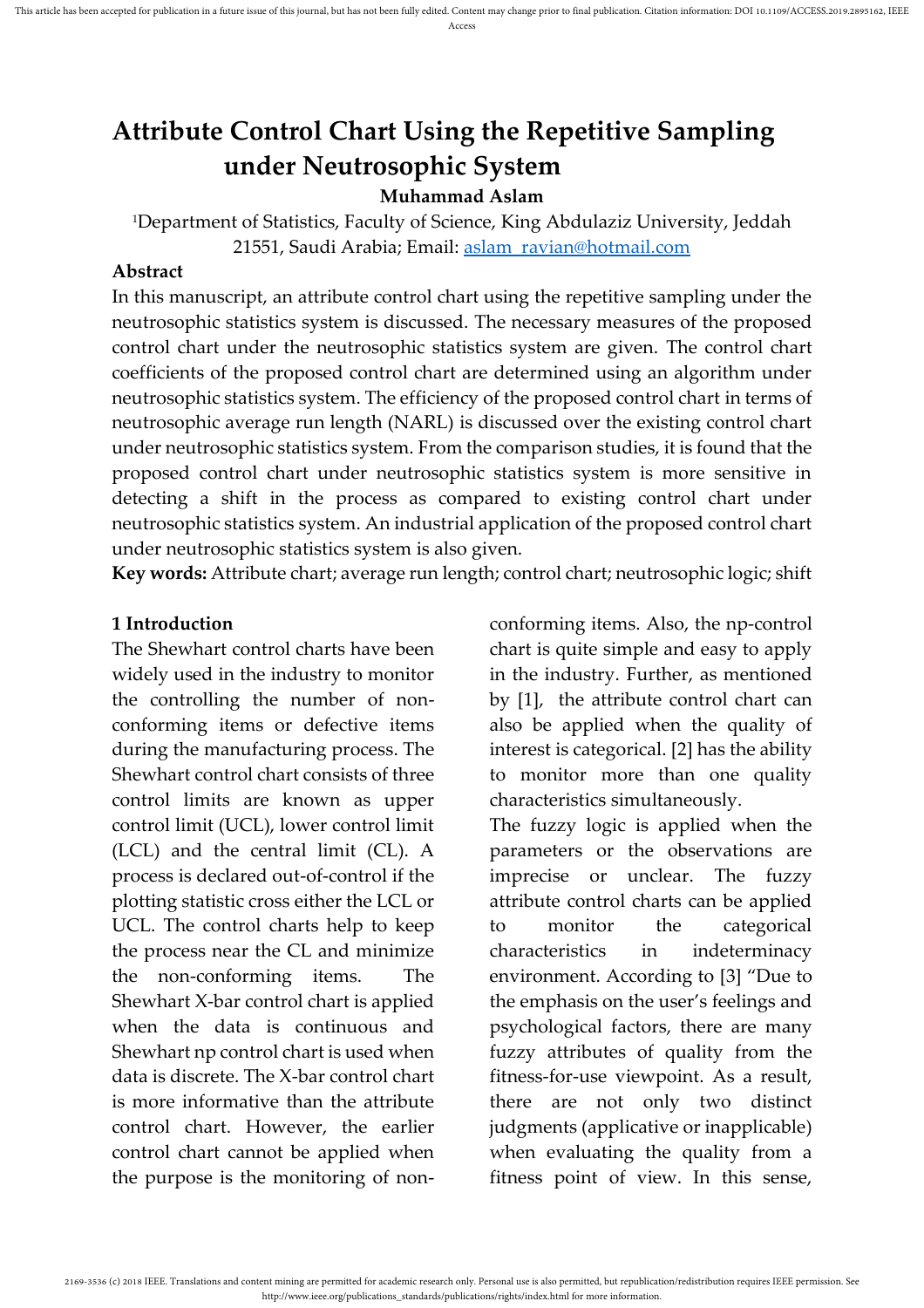considering the fuzzy property of fitness-for-use quality is more practical". The fuzzy chart for the monitoring attribute data was proposed by [\[4\]](#page-6-3). The economic aspects of fuzzy attribute chart were considered by [\[5\]](#page-6-4). The application of such charts is given by [\[6\]](#page-6-5) and [\[7\]](#page-6-6). Later on, [\[8\]](#page-6-7), [\[9\]](#page-6-8) and [\[10\]](#page-6-9) designed charts to monitor imprecise data. The fuzzy charts using weighted average methods was considered by [\[11\]](#page-6-10) and [\[2\]](#page-6-1). The range chart was proposed by [\[12\]](#page-6-11). A detailed discussion and applications can be seen in [\[13\]](#page-6-12), [\[14\]](#page-6-13), [\[15\]](#page-6-14), [\[16\]](#page-6-15), [\[17\]](#page-7-0), [\[18\]](#page-7-1), [\[2\]](#page-6-1), [\[19\]](#page-7-2), [\[20\]](#page-7-3), [\[3\]](#page-6-2), [\[21\]](#page-7-4), [\[22\]](#page-7-5), [\[23\]](#page-7-6) and [\[24\]](#page-7-7).

[\[25\]](#page-7-8) proposed the repetitive sampling which is used when there is no decision on the information of the first sample. This sampling found to be more efficient than the single sampling scheme in average sample number (ASN) and average run length (ARL). A rich literature is available on the repetitive sampling in the area of acceptance sampling and the control charts. The control chart based on the process capability index (PCI) using this sampling was considered by [\[26\]](#page-7-9). [\[27\]](#page-7-10) worked on an attribute and variable charts using this sampling scheme. A detailed discussion and applications of charts using the repetitive sampling can be seen in [\[28\]](#page-7-11), [\[29\]](#page-7-12), [\[30\]](#page-7-13), [\[31\]](#page-7-14), [\[32\]](#page-8-0) and [\[33\]](#page-8-1).

According to [\[34\]](#page-8-2) "A logic in which each proposition is estimated to have the percentage of truth in a subset T, the percentage of indeterminacy in a subset I, and the percentage of falsity in a subset F, where T, I, F are defined above, is called Neutrosophic Logic (NL)". The NL is the extension of the traditional fuzzy approach. Therefore, the neutrosophic statistics (NS) is untiled the NL is the generalization of the classical statistics. The NS is applied when the data is ambiguous, vague and uncertain. [\[35\]](#page-8-3) and [\[36\]](#page-8-4) introduced neutrosophic numbers in rock engineering. [\[37\]](#page-8-5), [\[38\]](#page-8-6), [\[39\]](#page-8-7) and [\[40\]](#page-8-8) introduced the NS in acceptance sampling plans. [\[41\]](#page-8-9) introduced the NS in the area of control chart. The variance chart using the NS was proposed by [\[42\]](#page-8-10). [\[43\]](#page-8-11) proposed the chart to monitor failure censored reliability using the NS.

According to the best of our knowledge, there is no work on attribute control chart using repetitive sampling under the NS. In this paper, an attribute control chart using the repetitive sampling under the neutrosophic statistics system is discussed. The necessary measures of the proposed control chart under the neutrosophic statistics system are given. The control chart coefficients of the proposed control chart are determined using an algorithm under neutrosophic statistics system. The efficiency of the proposed control chart in terms of neutrosophic average run length (NARL) is discussed over the existing control chart under neutrosophic statistics system. From the comparison studies, it is found that the proposed control chart under neutrosophic statistics system is more sensitive in detecting a shift in the process as compared to the existing control chart under neutrosophic statistics system. An industrial application of the proposed control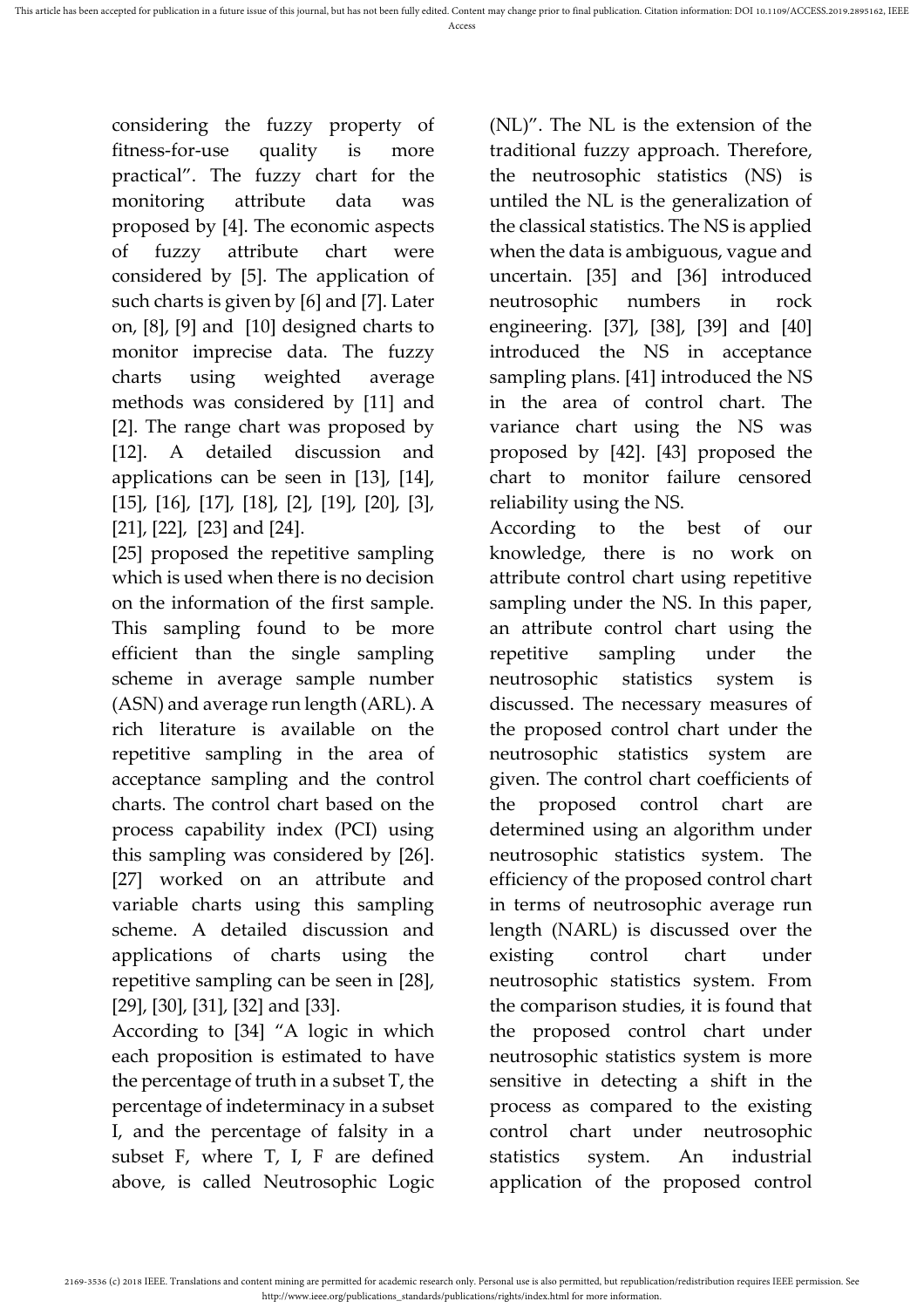chart under neutrosophic statistics system is also given.

## **2 Design of Chart using the NS**

Let  $n_N \epsilon \{n_L, n_U\}$  be a neutrosophic random sample is taken from the population having some uncertain observations, {  $D_N \epsilon \{D_L, D_U\}$  be neutrosophic defective values recorded from  $n_N \epsilon \{n_L, n_U\}$  and  $p_N \epsilon \{p_L, p_U\}$  be the neutrosophic probability of nonconforming items. Based on this information, [\[41\]](#page-8-9) defined the following form of the neutrosophic binomial distribution

 $\sum_{\text{day}=1}^{\text{UCL}}$ <sub>N</sub> $\left( \begin{array}{c} n \\ \text{dy} \end{array} \right)$  $|UCL_N|$ <br>d<sub>N</sub>=|LCL<sub>N</sub>|+1  $\begin{pmatrix} n \\ d_N \end{pmatrix}$  $\int_{d_N=|LCL_N|+1}^{|UCL_N|} {\binom{n}{d_N}} p_N^{d_N} (1-p_N)^{n-d_N}, d_N =$ 0,1, ..., n;  $d_N \in \{d_L, d_U\}$ ,  $p_N \in \{p_{L,\nu}, p_U\}$ (1)

where  $|y|$  denotes the positive integer values.

We propose the following attribute control chart using the repetitive sampling under the neutrosophic statistical interval method (NISM).

**Step-1:** Record the number of nonconforming items  $D_N \in \{D_L, D_U\}$  from  $n_N \epsilon\{n_L, n_U\}.$ 

**Step-2:** If  $LCL_{N2} \le D_N \le UCL_{N2}$ ; the process is an in-control state. Note here that  $LCL_{N2} \in \{LCL_{L2}, LCL_{U2}\}$  and  $UCL_{N2} \in \{UCL_{L2}, UCL_{U2}\}$  are inner neutrosophic lower limits and neutrosophic upper limits, respectively.

**Step-3:** If  $D_N \geq \text{UCL}_{N1}$  or  $D_N \leq \text{UCL}_{N1}$ ; note here that  $LCL_{N1} \in \{LCL_{L1}, LCL_{U1}\}\$ and  $UCL_{N1} \in \{UCL_{L1}, UCL_{U1}\}$  are outer neutrosophic lower limits and neutrosophic upper limits, respectively.

The proposed control chart is the generalization of the several control charts. For example, the proposed

control chart reduces to [\[41\]](#page-8-9) under the NS when no repetitive is needed. The proposed control chart also reduces to [\[27\]](#page-7-10) when no uncertain observations or parameters are noted in the data. The neutrosophic control limits for the proposed chart are given by  $UCL_{N1} = np_{N0} +$  $k_{N1}\sqrt{np_{N0}(1-p_{N0})}; p_{N0}\epsilon\{p_{L0}, p_{U0}\}, k_{N1}\epsilon\{k_{L1}, k_{U1}\}\$  $(2)$  $UCL_{N2} = np_{N0} +$  $k_{N2}\sqrt{np_{N0}(1-p_{N0})}; p_{N0}\epsilon\{p_{L0}, p_{U0}\}, k_{N2}\epsilon\{k_{L2}, k_{U2}\}\$  (3)  $LCL_{N1} = np_{N0}$  $k_{N1}\sqrt{np_{N0}(1-p_{N0})}; p_{N0}\epsilon\{p_{L0}, p_{U0}\}, k_{N1}\epsilon\{k_{L1}, k_{U1}\}\$  (4)  $LCL_{N2} = np_{N0}$  $k_{N2}\sqrt{np_{N0}(1-p_{N0})};\ p_{N0}\epsilon\{p_{L0},p_{U0}\},k_{N2}\epsilon\{k_{L2},k_{U2}\}$  $(5)$ 

Note here that  $k_{N1} \epsilon \{k_{L1}, k_{U1}\}$  and  $k_{N2} \epsilon \{k_{L2}, k_{U2}\}\$  are the neutrosophic control limits coefficients. Now, we derive the necessary measures to assess the performance of the proposed control chart when the process is in-control state at  $p_{N0} \epsilon \{p_{L0}, p_{U0}\}\$ . According to the above-mentioned control chart, the process will be out-of-control at the first sample when  $NS \ge UCL_{N1}$  or  $NS \le$  $LCL_{N1}$ . Therefore, the neutrosophic probability that the process is incontrol, say  $P_{inN1}^0$  at first sample is given by

$$
P_{\text{inN1}}^0 = P\{LCL_{N1} \le D_N \le LCL_{N1} | p_{N0} \}
$$
\n(6)

Using Eq. (1), it can be written as follows

 $P_{\text{inN1}}^{0} = \sum_{d_N=|\text{LCL}_{\text{N1}}|+1}^{|UCL_{\text{N1}}|} \binom{n}{d_N}$  $|UCL_{N1}|$ <br>  $d_N=|LCL_{N1}|+1$   $\binom{n}{d_N} p_{N0}^{d_N} (1 (p_{N0})^{n-d_N}$ ; d<sub>N</sub> = 0,1, ..., n;  $d_N \epsilon \{d_L, d_U\}$ ,  $p_{N0} \epsilon \{p_{L0}$ ,  $p_{U0}\}$ ,  $UCL_{N1} \epsilon \{UCL_{L1}, UCL_{U1}\}; LCL_{N1} \epsilon \{LCL_{L1}, LCL_{U1}\}$ (7)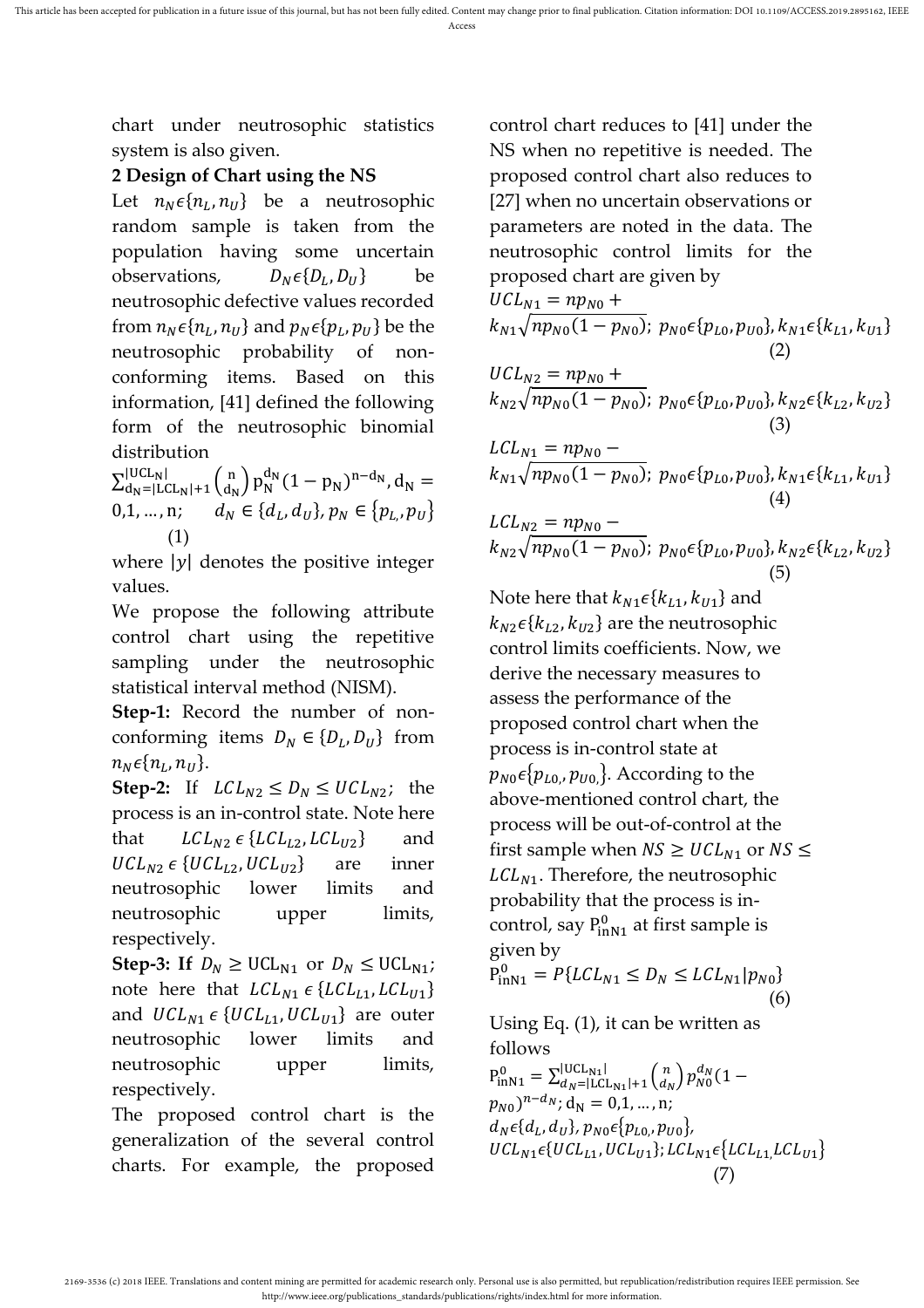In case, when there is no decision about the state of the process at the first sample, the operational process of the control chart will be repeated. The probability of the repetition, say  $P^0_{reptN}$ is given by

$$
P_{repN}^{0} = \sum_{d_{N}}^{UCL_{N1}} \sum_{l}^{UCL_{N2}} \left(\begin{matrix} n \\ d_{N} \end{matrix}\right) p_{N0}^{d_{N}} (1 - p_{N0})^{n - d_{N}} + \sum_{d_{N}}^{LCL_{N2}} \left(\begin{matrix} n \\ d_{N} \end{matrix}\right) p_{N0}^{d_{N}} (1 - p_{N0})^{n - d_{N}}; \\
UCL_{N1} \epsilon \{ UCL_{L1}, UCL_{U1} \}; LCL_{N1} \epsilon \{ LCL_{L1}, LCL_{U1} \} \tag{8}
$$

The neutrosophic probability that the process is in-control state using the repetitive sampling is given by

$$
P_{inN}^{0} = \frac{P_{inN1}^{0}}{1 - P_{reptN}^{0}}; P_{outN}^{0} \epsilon \{P_{inL}^{0}, P_{inU}^{0}\}
$$
\n(9)

The neutrosophic average run length (NARL) when the process is at  $p_{N0}\epsilon\{p_{L0}, p_{U0,}\}$  is defined by  $NARI_{N0} = \frac{1}{(P_{p1}^{0.0})^{1/2}}$  $1 - \frac{P_{\text{inN1}}^0}{P_{\text{inN1}}^0}$  $\frac{1 - P_{reptN}^0}{1 - P_{reptN}^0}$ ;  $NARL_{N0} \epsilon \{NARL_{NL}, NARL_{NU}\}$ (10)

We now derive the necessary measures when the process is shifted from incontrol state to out-of-control state due to some uncountable factors. Suppose  $p_{N1} = (1 + c)p_{N0} p_{N1} \epsilon \{p_{L1}, p_{U1}\}\$  denote the neutrosophic percent defective at the shifted process, where  $c$  is shift constant. Therefore, the neutrosophic probability that the process is incontrol at  $p_{N1}\epsilon\{p_{L1}, p_{U1}\}$ , say  $P_{\text{inN1}}^1$  at first sample is given by

$$
P_{\text{inN1}}^0 = P\{LCL_{N1} \le D_N \le LCL_{N1} | p_{N0} \}
$$
\n(11)

Using Eq.  $(1)$ , it can be written as follows

$$
P_{\text{inN1}}^{1} = \sum_{d_N=|\text{LCL}_{\text{N1}}|+1}^{|UCL_{\text{N1}}|} {n \choose d_N} p_{N1}^{d_N} (1 - p_{N1})^{n - d_N}; d_N = 0, 1, ..., n; \nd_N \in \{d_L, d_U\}, p_{N1} \in \{p_{L1}, p_{U1}\},
$$

$$
UCL_{N1}\epsilon\{UCL_{L1}, UCL_{U1}\}; LCL_{N1}\epsilon\{LCL_{L1}, LCL_{U1}\}\
$$
\n(12)

In case, when there is no decision about the state of the process at the first sample, the operational process of the control chart will be repeated. The probability of the repetition, say  $P_{reptN}^1$ is given by

$$
P_{repN}^{1} = \sum_{d_{N}=|\text{UCL}_{N2}|+1}^{UCL_{N1}} {n \choose d_{N}} p_{N1}^{d_{N}} (1 - p_{N1})^{n-d_{N}} + \sum_{d_{N}=|\text{LCL}_{N1}|+1}^{LCL_{N2}} {n \choose d_{N}} p_{N1}^{d_{N}} (1 - p_{N1})^{n-d_{N}};
$$
  
\n
$$
UCL_{N1} \epsilon \{UCL_{L1}, UCL_{U1}\}; LCL_{N1} \epsilon \{LCL_{L1}, LCL_{U1}\} \qquad (13)
$$

The neutrosophic probability that the process is in-control state using the repetitive sampling is given by

$$
P_{inN}^1 = \frac{P_{inN1}^1}{1 - P_{reptN}^1}; \, P_{outN}^1 \epsilon \{ P_{inL}^1, P_{inU}^1 \} \quad (14)
$$

The neutrosophic average run length (NARL) when the process is at  $p_{N1}\epsilon\{p_{L1}, p_{U1,}\}$  is defined by  $NARI_{N1} = \frac{1}{(P)^{1/2}}$  $1 - \left\{\frac{P_{\text{inN1}}^1}{P_{\text{inN1}}^1}\right\}$  $\frac{\text{lnN1}}{1-P_{reptN}^1}$ ;

 $NARL_{N1} \epsilon \{NARL_{NL}, NARL_{NU}\}$  (15) Suppose that  $r_{0N} \epsilon \{r_{0L}, r_{0U}\}$  denotes the pre-fixed values of  $NARL_{N0} \epsilon \{NARL_{NL}, NARL_{NU}\}.$  The values of neutrosophic control chart coefficients  $k_{N1} \epsilon \{k_{L1}, k_{U1}\}$  and  $k_{N2} \epsilon \{k_{L2}, k_{U2}\}$  and  $NARL_{N1} \epsilon \{NARL_{NL}, NARL_{NU}\}$  are determined for various combinations of  $r_{0N}\epsilon\{r_{0L}, r_{0U}\}$ , c and  $n_N\epsilon\{n_L, n_U\}$ placed in Tables 1-3. From Tables 1-3, we note that values of indeterminacy interval of  $NARL_{N1}\epsilon\{NARL_{NL}, NARL_{NU}\}$ decrease as  $n_N \epsilon \{n_L, n_U\}$  increases from  $n_N \in \{50, 50\}$  to  $n_N \in \{150, 150\}$ . For an example, when  $NARL_{N0}\epsilon$ {300,300},  $n_N \in \{50, 50\}$  and  $c = 0.01$ , the indeterminacy interval of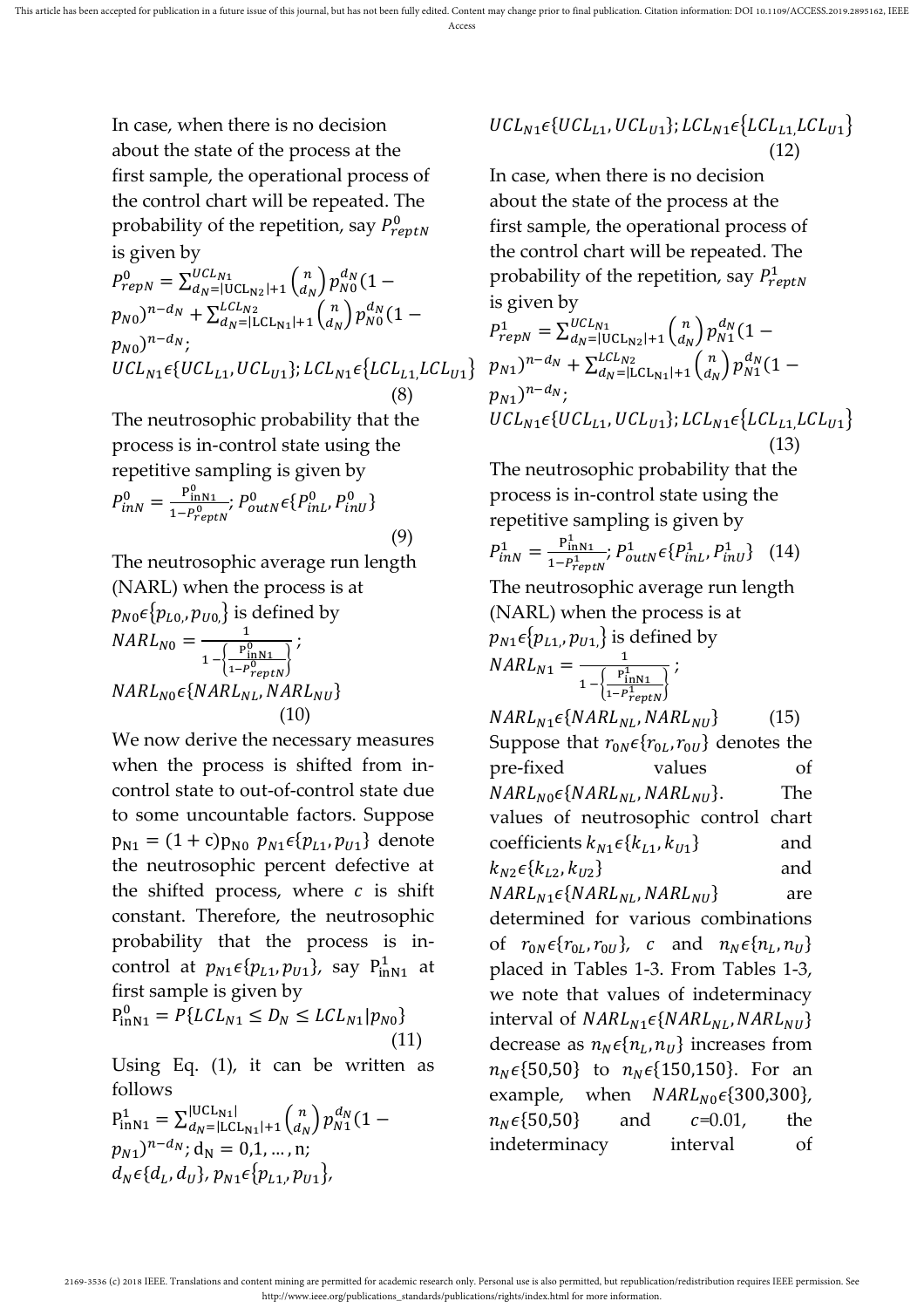$NARL_{N1}\epsilon\{NARL_{NL}, NARL_{NU}\}\$ is [286.615, 282.1398] and it is [289.8948, 290.0023] when  $n_N \epsilon \{150, 150\}.$ 

Tables 1-3 are around here The following neutrosophic algorithm is applied to find the values of  $k_{N1} \epsilon \{k_{L1}, k_{U1}\}$  and  $k_{N2} \epsilon \{k_{L2}, k_{U2}\}$  and  $NARL_{N1}\epsilon\{NARL_{NL}, NARL_{NU}\}.$ 

**Step-1:** Pre-fix the values of  $n_N \epsilon \{n_L, n_U\}$ and  $c$ .

**Step-2:** Determine the values of  $p_{N0} \epsilon \{p_{L0}, p_{U0}\}, \quad k_{N1} \epsilon \{k_{L1}, k_{U1}\}$  and  $k_{N2}\epsilon\{k_{L2}, k_{U2}\}\$  such that  $NARL_{N0} \epsilon \{NARL_{NL}, NARL_{NU}\} \geq$  $r_{0N} \epsilon \{r_{0L}, r_{0U}\}.$ 

**Step-3:** Several combinations of  $p_{N0} \epsilon \{p_{L0}, p_{U0}\}, \quad k_{N1} \epsilon \{k_{L1}, k_{U1}\}$  and  $k_{N2} \epsilon \{k_{L2}, k_{U2}\}$  will exist where  $NARL_{N0} \geq r_{0N}$ .

**Step-4:** Select those values of  $p_{N0} \epsilon \{p_{L0}, p_{U0}\}, \quad k_{N1} \epsilon \{k_{L1}, k_{U1}\}$  and  $k_{N2} \epsilon \{k_{L2}, k_{U2}\}$  where *NARL*<sub>N0</sub> is same or very close to  $r_{0N}\epsilon\{r_{0L}, r_{0U}\}.$ 

**Step-5:** Use the values of  $p_{N0} \epsilon \{p_{L0}, p_{U0}\}, \quad k_{N1} \epsilon \{k_{L1}, k_{U1}\}$  and  $k_{N2}\epsilon\{k_{L2}, k_{U2}\}\$  to find  $NARL_{N1}\epsilon\{NARL_{NL}, NARL_{NU}\}$  for various shifts.

## **3 Simulation Study**

A control chart under the NS is said to be more efficient than the other if provides the smaller values of NARL at same parameters. The smaller the values of NARL means the quick indication about the shift in the process. Here, we will discuss the advantages of the proposed control chart over the neutrosophic attribute control chart proposed by [\[41\]](#page-8-9).

## *3.1 Comparison in the NARL values*

We first present the theoretical comparison between the proposed

control chart with the attribute control chart proposed by [\[41\]](#page-8-9). For the fair comparison, we set the same values of all specified neutrosophic parameters. The values of NARL when  $NARL_{N0} \epsilon \{370,370\}$  and  $n_N \epsilon \{50,50\}$  are placed in Table 4.

Table 4 is around here The Table 4 clearly indicates that the values of indeterminacy interval of NARL for the proposed control are smaller than the control chart proposed by  $[41]$  at all values of  $c$ . For an example, when  $c=0.01$ , the values of indeterminacy interval in NARL are  $NARL_{N1} \epsilon \{333.48, 339.55\}$  from the proposed control chart and indeterminacy interval in NARL are  $NARL_{N1} \epsilon \{352.07, 356.48\}$  from [\[41\]](#page-8-9) control chart. By comparing both control charts, it can be seen that for the proposed control chart a shift in the process can be expected in between 333-339th samples while at the same parameters, the existing control chart gives indication between 352-356th samples. From this comparison, we conclude that the proposed control chart is more efficient than [\[41\]](#page-8-9) in detecting the shift in the process.

## *3.1 Comparison Using Simulation*

We also show now the advantage of the proposed control chart over the existing neutrosophic attribute chart using the simulated data. The data is generated from the neutrosophic binomial distribution with neutrosophic parameters  $n_N \epsilon$ {150,150} and  $p_{N0} \in \{0.1174, 0.2145\}$ . We generated 50 sample from the neutrosophic binomial distribution. The first 25 values are generated from the in-control process and next 25 are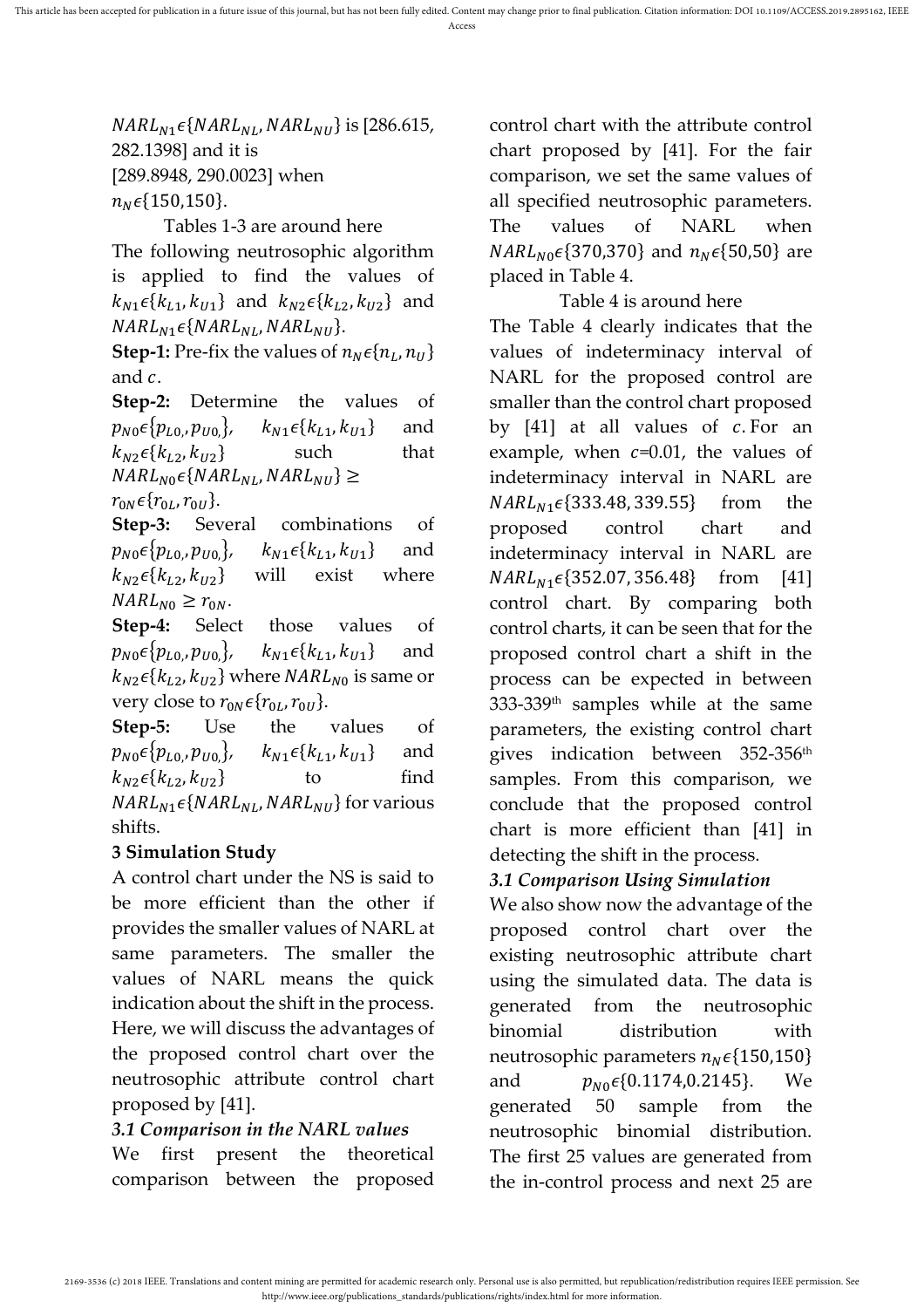generated at shifted process when  $c=0.3$ . For this simulation study, we have  $NARL_{N0} \epsilon \{370,370\}$ ,  $n_N \epsilon \{150,150\}$ ,  $k_{N1}\epsilon$ {3.0377,0.0394} and  $k_{N2} \epsilon \{3.0061, 0.0193\}$ . The calculated neutrosophic control limits are shown in Figure 1. The values of statistic  $D_N \in$  $\{D_L, D_U\}$  are recorded and plotted in Figure 1. From Figure 1, it is clear that the proposed control chart detects shift at the 11<sup>th</sup> sample. The values of  $D_N \in$  $\{D_L, D_U\}$  are also recoded for the existing control and plotted on Figure 2. From Figure 2, we note that the existing control chart does not provide any signal about the shift in the process. By comparing both figures, we reach the conclusion that the proposed chart is more sensitive in the detecting the shift as compared to [\[41\]](#page-8-9) control chart.

Figures 1-2 are around here

#### **4 Case Study**

A juice company situated in the Lahore, Pakistan is interested to use the proposed control chart for the monitoring of non-conforming product. As mentioned by [\[44\]](#page-8-12) "Frozen orange juice concentrate is packed in 6 oz cardboard cans. These cans are formed on a machine by spinning them from cardboard stock and attaching a metal bottom panel. By inspection of a can, we may determine whether, when filled, it could possibly leak either on the side seam or around the bottom joint. Such a nonconforming can have an improper seal on either the side seam or the bottom panel". During the inspection, the industrial experimenter is uncertain about the classification of some items either conforming or nonconforming. Due to the uncertainty, the industrial engineers can expect the

percent non-conforming product from 0.028 to 0.0379. In this station, when some observations are unclear and uncertain, the attribute control chart using the classical statistics cannot be applied for the monitoring of nonconforming items. For this real example, let  $n_N \epsilon \{50,50\}$  and  $NARL_{N0} \epsilon \{370,370\}$ . The neutrosophic data is taken from [\[41\]](#page-8-9) and reported in Table 5. The values of  $D_N \epsilon \{D_L, D_U\}$  are plotted on Figure 3 and Figure 4 for the proposed control chart and [\[41\]](#page-8-9) control chart, respectively. From Figures 3 and 4, it can be noted that some serval samples are in the repetition and indeterminacy areas in Figure 3. We also note that some points are near the control limits, which needs industrial engineers attention. Figure 4 shows that the process is in-control state and indicate no point near the control limits.

## Figures 3-4 are around here

## **5 Concluding Remarks**

In this manuscript, an attribute control chart using the repetitive sampling under the neutrosophic statistics system is discussed. The necessary measures of the proposed control chart under the neutrosophic statistics system are given. The proposed control chart is more sensitive and adequate to be used in uncertainty environment than the existing attribute control chart under classical statistics. From the simulation study and real example, it is concluded that the proposed control chart is more efficient in detecting a shift in the process. Therefore, the use of the proposed control chart in the industry will be helpful in minimize the non-conforming items in uncertainty.

<sup>2169-3536 (</sup>c) 2018 IEEE. Translations and content mining are permitted for academic research only. Personal use is also permitted, but republication/redistribution requires IEEE permission. See http://www.ieee.org/publications\_standards/publications/rights/index.html for more information.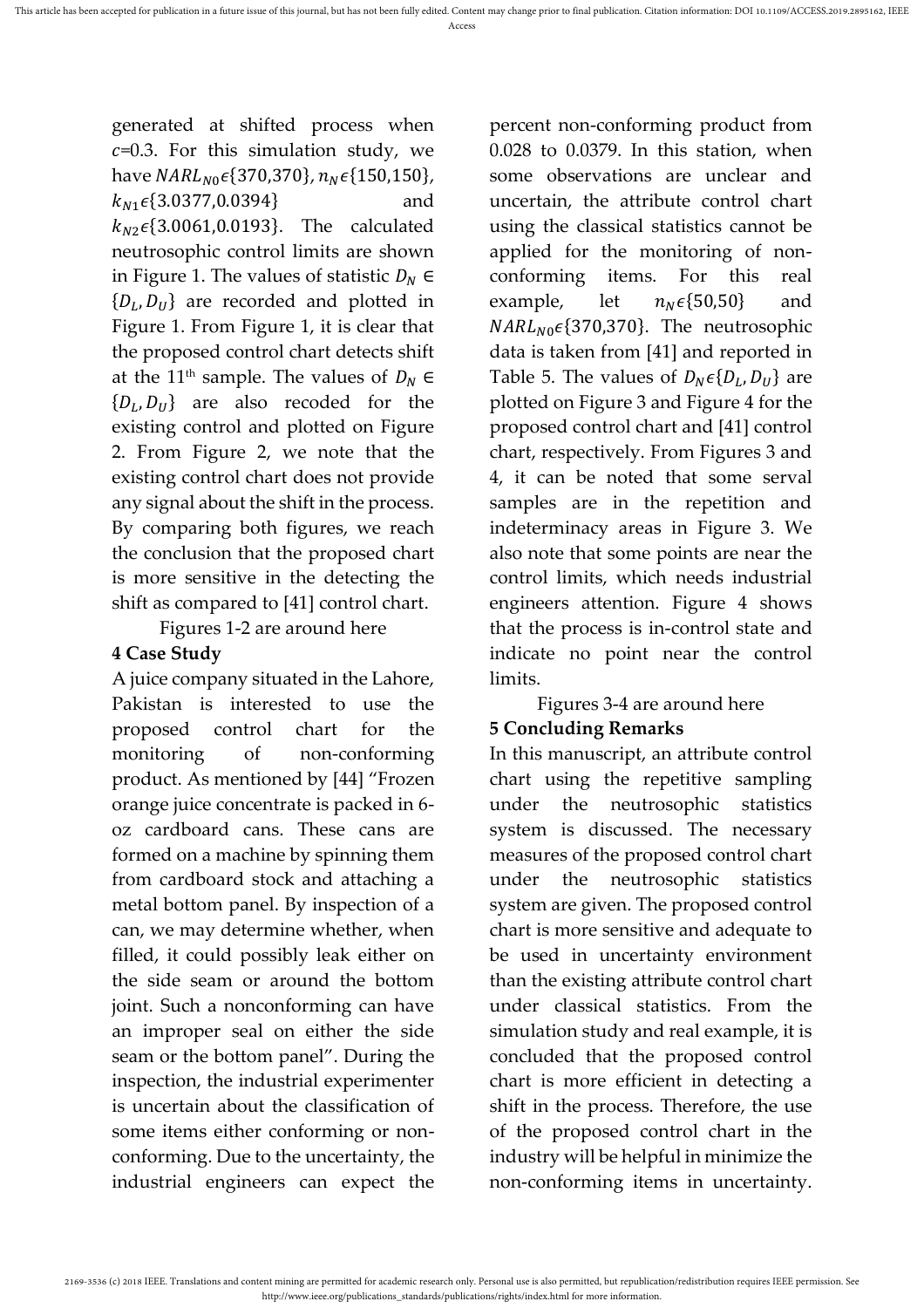The proposed chart using other sampling scheme or for the big data can be considered for future research.

#### **References**

- <span id="page-6-0"></span>[1] O. Engin, A. Çelik, and İ. Kaya, "A fuzzy approach to define sample size for attributes control chart in multistage processes: An application in engine valve manufacturing process," *Applied Soft Computing,* vol. 8, pp. 1654- 1663, 2008.
- <span id="page-6-1"></span>[2] S. Sorooshian, "Fuzzy approach to statistical control charts," *Journal of Applied Mathematics,* vol. 2013, 2013.
- <span id="page-6-2"></span>[3] S. Hou, H. Wang, and S. Feng, "Attribute control chart construction based on fuzzy score number," *Symmetry,* vol. 8, p. 139, 2016.
- <span id="page-6-3"></span>[4] A. Duncan, "A chi-square chart for controlling a set of percentages," *Industrial Quality Control,* vol. 7, pp. 11-15, 1950.
- <span id="page-6-4"></span>[5] C. W. Bradshaw Jr, "A fuzzy set theoretic interpretation of economic control limits," *European Journal of Operational Research,*  vol. 13, pp. 403-408, 1983.
- <span id="page-6-5"></span>[6] R. H. Williams and R. M. Zigli, "Ambiguity impedes quality in the service industries," *Quality progress,* vol. 20, pp. 14-17, 1987.
- <span id="page-6-6"></span>[7] K.-L. Hsieh, L.-I. Tong, and M.-C. Wang, "The application of control chart for defects and defect clustering in IC manufacturing based on fuzzy theory," *Expert Systems with Applications,* vol. 32, pp. 765-776, 2007.
- <span id="page-6-7"></span>[8] M. Gülbay, C. Kahraman, and D. Ruan, "α‐Cut fuzzy control charts for linguistic data," *International*

*Journal of Intelligent Systems,* vol. 19, pp. 1173-1195, 2004.

- <span id="page-6-8"></span>[9] M. Gülbay and C. Kahraman, "Development of fuzzy process control charts and fuzzy unnatural pattern analyses," *Computational Statistics & Data Analysis,* vol. 51, pp. 434-451, 2006.
- <span id="page-6-9"></span>[10] M. Gülbay and C. Kahraman, "An alternative approach to fuzzy control charts: Direct fuzzy approach," *Information Sciences,*  vol. 177, pp. 1463-1480, 2007.
- <span id="page-6-10"></span>[11] H. Taleb and M. Limam, "On fuzzy and probabilistic control charts," *International Journal of Production Research,* vol. 40, pp. 2849-2863, 2002.
- <span id="page-6-11"></span>[12] M.-H. Shu and H.-C. Wu, "Fuzzy X and R control charts: Fuzzy dominance approach," *Computers & Industrial Engineering,* vol. 61, pp. 676-685, 2011.
- <span id="page-6-12"></span>[13] B. S. Gildeh and N. Shafiee, "X-MR control chart for autocorrelated fuzzy data using D p, q-distance," *The International Journal of Advanced Manufacturing Technology,* vol. 81, pp. 1047-1054, 2015.
- <span id="page-6-13"></span>[14] Z. S. Morabi, M. S. Owlia, M. Bashiri, and M. H. Doroudyan, "Multi-objective design of X control charts with fuzzy process parameters using the hybrid epsilon constraint PSO," *Applied Soft Computing,* vol. 30, pp. 390- 399, 2015.
- <span id="page-6-14"></span>[15] L. A. Zadeh, "Fuzzy sets as a basis for a theory of possibility," *fuzzy sets and systems,* vol. 100, pp. 9-34, 1999.
- <span id="page-6-15"></span>[16] M. F. Zarandi, A. Alaeddini, and I. Turksen, "A hybrid fuzzy adaptive sampling–run rules for Shewhart control charts," *Information*

<sup>2169-3536 (</sup>c) 2018 IEEE. Translations and content mining are permitted for academic research only. Personal use is also permitted, but republication/redistribution requires IEEE permission. See http://www.ieee.org/publications\_standards/publications/rights/index.html for more information.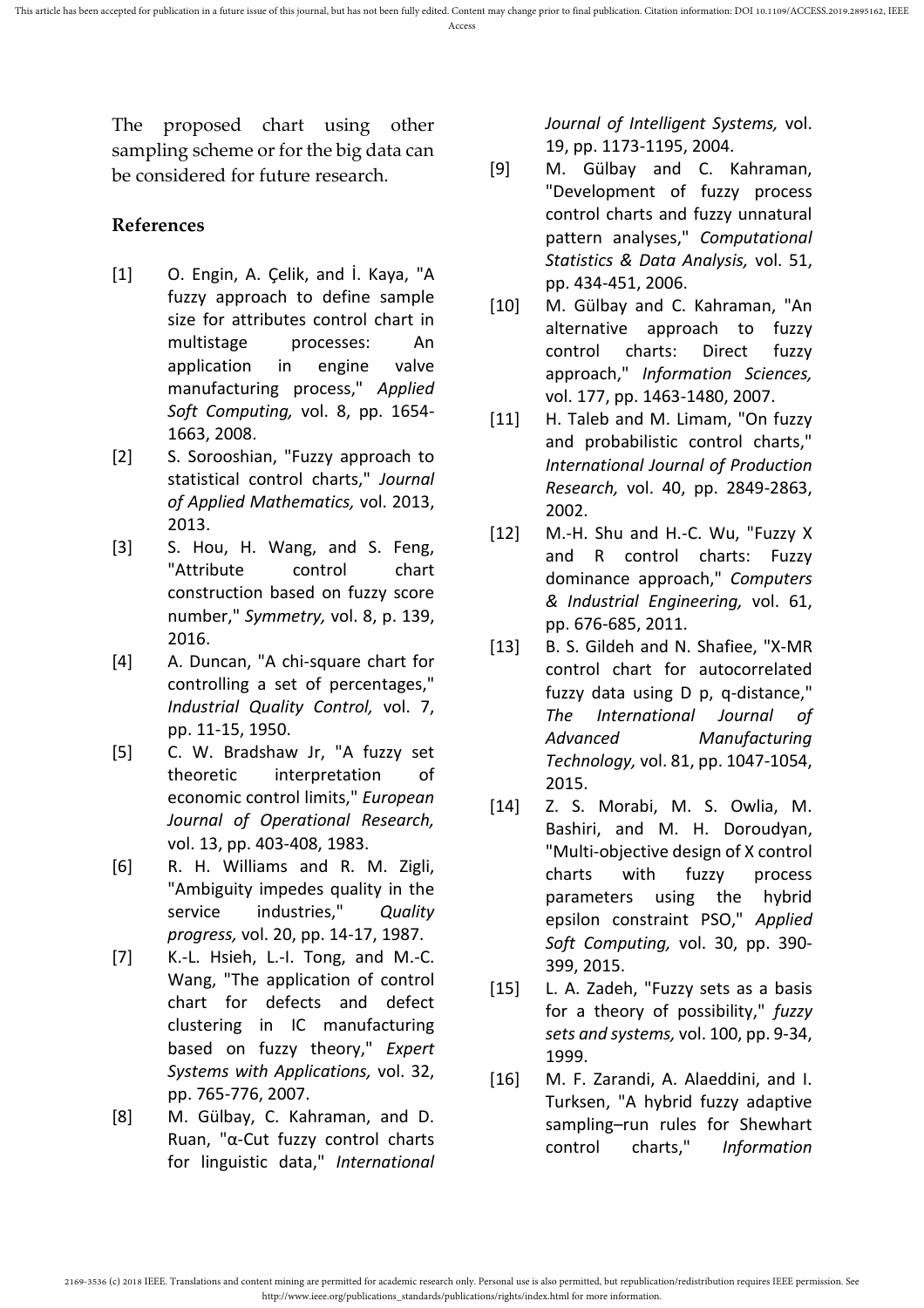*Sciences,* vol. 178, pp. 1152-1170, 2008.

- <span id="page-7-0"></span>[17] H. Alipour and R. Noorossana, "Fuzzy multivariate exponentially weighted moving average control chart," *The International Journal of Advanced Manufacturing Technology,* vol. 48, pp. 1001-1007, 2010.
- <span id="page-7-1"></span>[18] A. Faraz and A. F. Shapiro, "An application of fuzzy random variables to control charts," *fuzzy sets and systems,* vol. 161, pp. 2684-2694, 2010.
- <span id="page-7-2"></span>[19] S. Şentürk, N. Erginel, İ. Kaya, and C. Kahraman, "Fuzzy exponentially weighted moving average control chart for univariate data with a real case application," *Applied Soft Computing,* vol. 22, pp. 1-10, 2014.
- <span id="page-7-3"></span>[20] S. Ghobadi, K. Noghondarian, R. Noorossana, and S. S. Mirhosseini, "Developing a fuzzy multivariate CUSUM control chart to monitor multinomial linguistic quality characteristics," *The International Journal of Advanced Manufacturing Technology,* vol. 79, pp. 1893-1903, 2015.
- <span id="page-7-4"></span>[21] S. ŞENTÜRk, "CONSTRUCTION OF FUZZY C CONTROL CHARTS BASED ON FUZZY RULE METHOD," *Anadolu Üniversitesi Bilim Ve Teknoloji Dergisi A-Uygulamalı Bilimler ve Mühendislik,* vol. 18, pp. 563-572, 2017.
- <span id="page-7-5"></span>[22] Y. Wu, R. Lu, P. Shi, H. Su, and Z.-G. Wu, "Analysis and design of synchronization for heterogeneous network," *IEEE transactions on cybernetics,* vol. 48, pp. 1253-1262, 2018.
- <span id="page-7-6"></span>[23] Y. Wu and R. Lu, "Event-based control for network systems via integral quadratic constraints," *IEEE Transactions on Circuits and*

*Systems I: Regular Papers,* vol. 65, pp. 1386-1394, 2018.

- <span id="page-7-7"></span>[24] Y. Wu, H. R. Karimi, and R. Lu, "Sampled-data control of network systems in industrial manufacture," *IEEE Transactions on Industrial Electronics,* 2018.
- <span id="page-7-8"></span>[25] R. E. Sherman, "Design and evaluation of a repetitive group sampling plan," *Technometrics,* vol. 7, pp. 11-21, 1965.
- <span id="page-7-9"></span>[26] L. Ahmad, M. Aslam, and C.-H. Jun, "Designing of X-bar control charts based on process capability index using repetitive sampling," *Transactions of the Institute of Measurement and Control,* vol. 36, pp. 367-374, 2014.
- <span id="page-7-10"></span>[27] M. Aslam, M. Azam, and C.-H. Jun, "New attributes and variables control charts under repetitive sampling," *Industrial Engineering & Management Systems,* vol. 13, pp. 101-106, 2014.
- <span id="page-7-11"></span>[28] M. Aslam, N. Khan, M. Azam, and C.-H. Jun, "Designing of a new monitoring t-chart using repetitive sampling," *Information Sciences,*  vol. 269, pp. 210-216, 2014.
- <span id="page-7-12"></span>[29] M. Aslam, M. Azam, and C.-H. Jun, "A new exponentially weighted moving average sign chart using repetitive sampling," *Journal of Process Control,* vol. 24, pp. 1149- 1153, 2014.
- <span id="page-7-13"></span>[30] M. Azam, M. Aslam, and C.-H. Jun, "Designing of a hybrid exponentially weighted moving average control chart using repetitive sampling," *The International Journal of Advanced Manufacturing Technology,* vol. 77, pp. 1927-1933, 2015.
- <span id="page-7-14"></span>[31] M. Aslam, N. Khan, and C.-H. Jun, "A new S 2 control chart using repetitive sampling," *Journal of*

<sup>2169-3536 (</sup>c) 2018 IEEE. Translations and content mining are permitted for academic research only. Personal use is also permitted, but republication/redistribution requires IEEE permission. See http://www.ieee.org/publications\_standards/publications/rights/index.html for more information.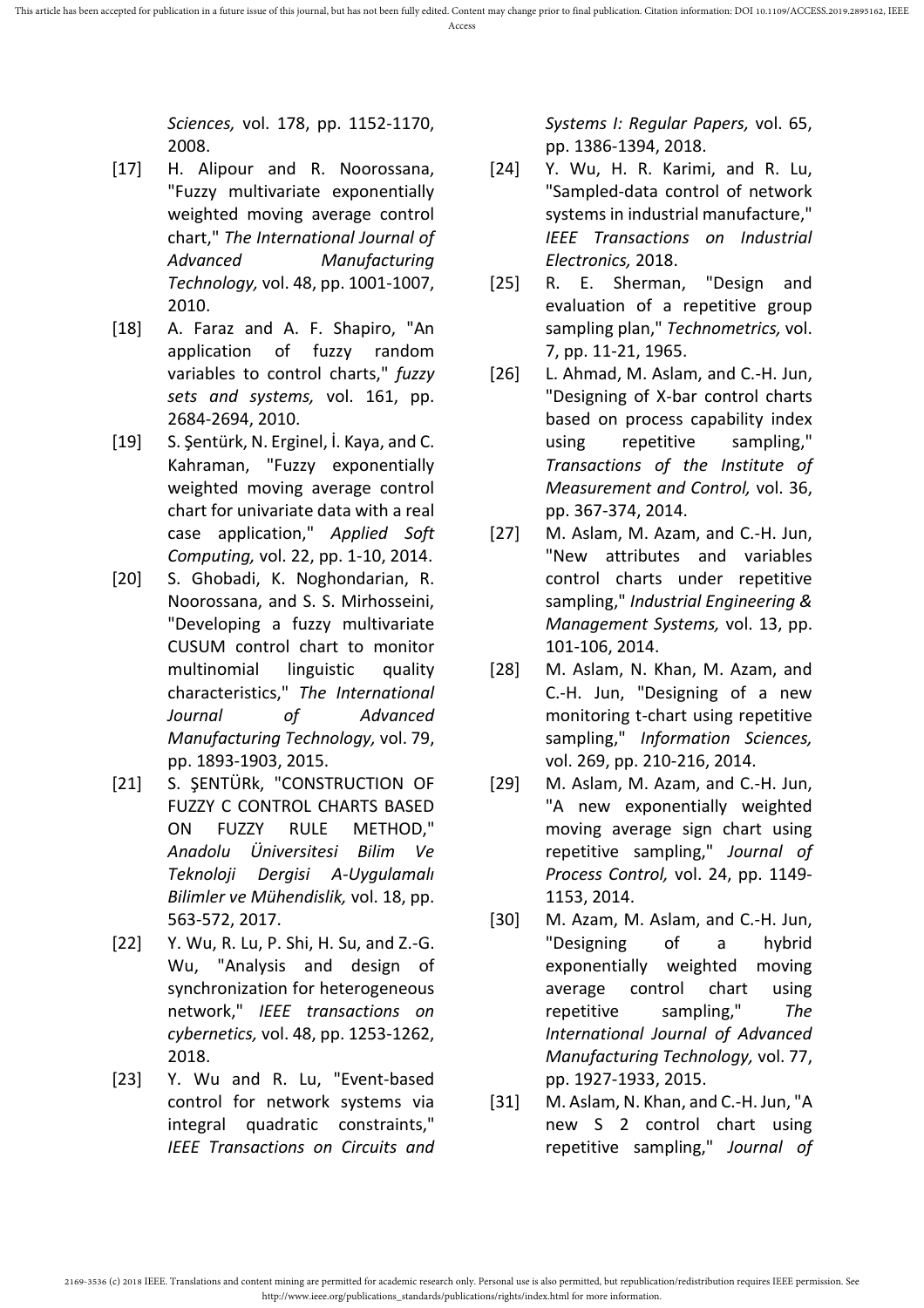*Applied Statistics,* vol. 42, pp. 2485- 2496, 2015.

- <span id="page-8-0"></span>[32] S. Phanyaem, "Generally Weighted Moving Average Sign Control Chart using Repetitive Sampling," in *Proceedings of the International MultiConference of Engineers and Computer Scientists*, 2018.
- <span id="page-8-1"></span>[33] O. A. Adeoti, "A new double exponentially weighted moving average control chart using repetitive sampling," *International Journal of Quality & Reliability Management,* vol. 35, pp. 387-404, 2018.
- <span id="page-8-2"></span>[34] F. Smarandache, "Neutrosophic Logic-A Generalization of the Intuitionistic Fuzzy Logic," *Multispace & Multistructure. Neutrosophic Transdisciplinarity (100 Collected Papers of Science),*  vol. 4, p. 396, 2010.
- <span id="page-8-3"></span>[35] J. Chen, J. Ye, and S. Du, "Scale effect and anisotropy analyzed for neutrosophic numbers of rock joint roughness coefficient based on neutrosophic statistics," *Symmetry,*  vol. 9, p. 208, 2017.
- <span id="page-8-4"></span>[36] J. Chen, J. Ye, S. Du, and R. Yong, "Expressions of rock joint roughness coefficient using neutrosophic interval statistical numbers," *Symmetry,* vol. 9, p. 123, 2017.
- <span id="page-8-5"></span>[37] M. Aslam, "A New Sampling Plan Using Neutrosophic Process Loss Consideration," *Symmetry,* vol. 10, p. 132, 2018.
- <span id="page-8-6"></span>[38] M. Aslam, "Design of Sampling Plan for Exponential Distribution under Neutrosophic Statistical Interval Method," *IEEE Access,* 2018.
- <span id="page-8-7"></span>[39] M. Aslam and O. Arif, "Testing of Grouped Product for the Weibull Distribution Using Neutrosophic Statistics," *Symmetry,* vol. 10, p. 403, 2018.
- <span id="page-8-8"></span>[40] M. Aslam and M. A. Raza, "Design of New Sampling Plans for Multiple Manufacturing Lines Under Uncertainty," *International Journal of Fuzzy Systems,* pp. 1-15.
- <span id="page-8-9"></span>[41] M. Aslam, R. A. Bantan, and N. Khan, "Design of a New Attribute Control Chart Under Neutrosophic Statistics," *International Journal of Fuzzy Systems,* pp. 1-8.
- <span id="page-8-10"></span>[42] M. Aslam, N. Khan, and M. Khan, "Monitoring the Variability in the Process Using Neutrosophic Statistical Interval Method," *Symmetry,* vol. 10, p. 562, 2018.
- <span id="page-8-11"></span>[43] M. Aslam, N. Khan, and M. Albassam, "Control Chart for Failure-Censored Reliability Tests under Uncertainty Environment," *Symmetry,* vol. 10, p. 690, 2018.
- <span id="page-8-12"></span>[44] D. C. Montgomery, *Introduction to statistical quality control*: John Wiley & Sons, 2007.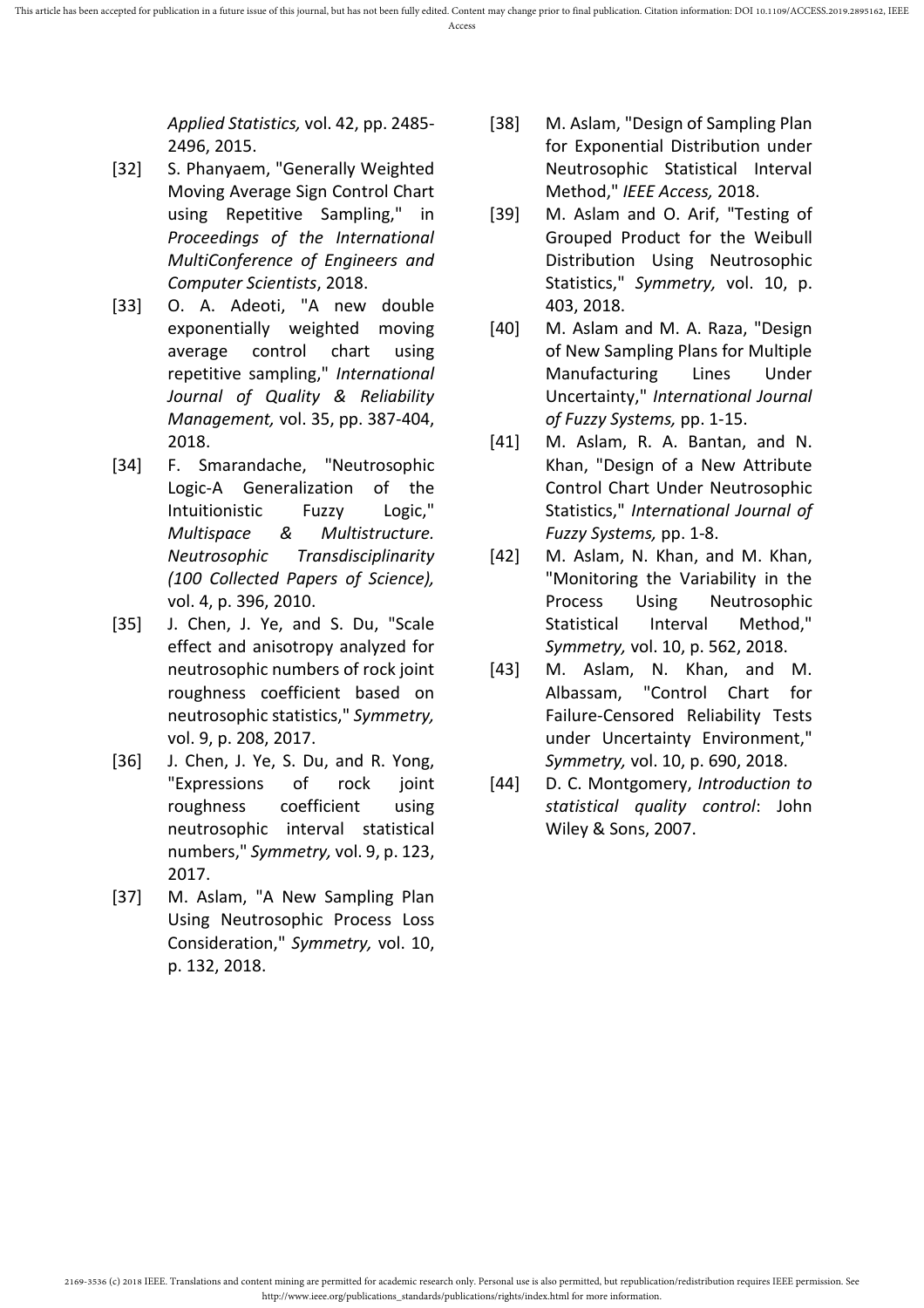|               | NARLN0=300               | NARLN0=370                |
|---------------|--------------------------|---------------------------|
| $k_N$         | [3.80810797, 0.10773763] | [(3.4805580, 0.05542655), |
|               | 2.8508100, 0.02145566)]  | (3.4521577, 0.09645442)]  |
| $p_{N0}$      | [0.0292, 0.142]          | [0.0379, 0.028]           |
| $\mathcal{C}$ | ARL <sub>N1</sub>        | ARL <sub>N1</sub>         |
| $\theta$      | [304.41, 319.69]         | [372.15, 374.49]          |
| 0.01          | [289.89, 290.00]         | [352.07, 356.48]          |
| 0.02          | [276.23, 263.46]         | [333.31, 339.53]          |
| 0.05          | [239.78, 199.26]         | [283.92, 294.37]          |
| 0.08          | [209.16, 152.59]         | [243.22, 256.45]          |
| 0.1           | [191.43, 128.56]         | [220.04, 234.53]          |
| 0.2           | [126.43, 58.58]          | [137.77, 154.27]          |
| 0.3           | [86.98, 29.56]           | [90.47, 105.73]           |
| 0.4           | [61.94, 16.22]           | [61.85, 75.01]            |
| 0.5           | [45.43, 9.51]            | [43.76, 54.82]            |
| 0.8           | [20.59, 2.53]            | [18.20, 24.61]            |
| 0.9           | [16.40, 1.73]            | [14.17, 19.56]            |
| 0.95          | [14.73, 1.44]            | [12.58, 17.54]            |
| 1.0           | [13.27, 1.20]            | [11.22, 15.78]            |
| 1.5           | [5.43, 1]                | [4.21, 6.40]              |
| 2.0           | [2.68, 1]                | [1.94, 3.15]              |

## Table1: The NARL when  $n_N \epsilon$ [50,50]

Table 2. The NARL when  $n_N \epsilon$ [150,50]

|                  | $ARL_{N0} = 300$          | $ARL_{N0}=370$             |  |
|------------------|---------------------------|----------------------------|--|
| $k_N$            | [(3.2059705, 0.23039384)] | [(3.03770802, 0.03943507), |  |
|                  | 3.2300457, 0.07855410]    | 3.0061115, 0.01933103)]    |  |
| $p_{N0}$         | [0.0162, 0.0361]          | [0.1174, 0.2145]           |  |
| C                | ARL <sub>N1</sub>         | ARL <sub>N1</sub>          |  |
| $\left( \right)$ | [304.24, 306.77]          | [371.97, 388.0445]         |  |
| 0.01             | [286.61, 282.13]          | [327.69,342.437]           |  |
| 0.02             | [270.21, 259.80]          | [287.91,301.2283]          |  |
| 0.05             | [227.43, 204.33]          | [194.38,203.6801]          |  |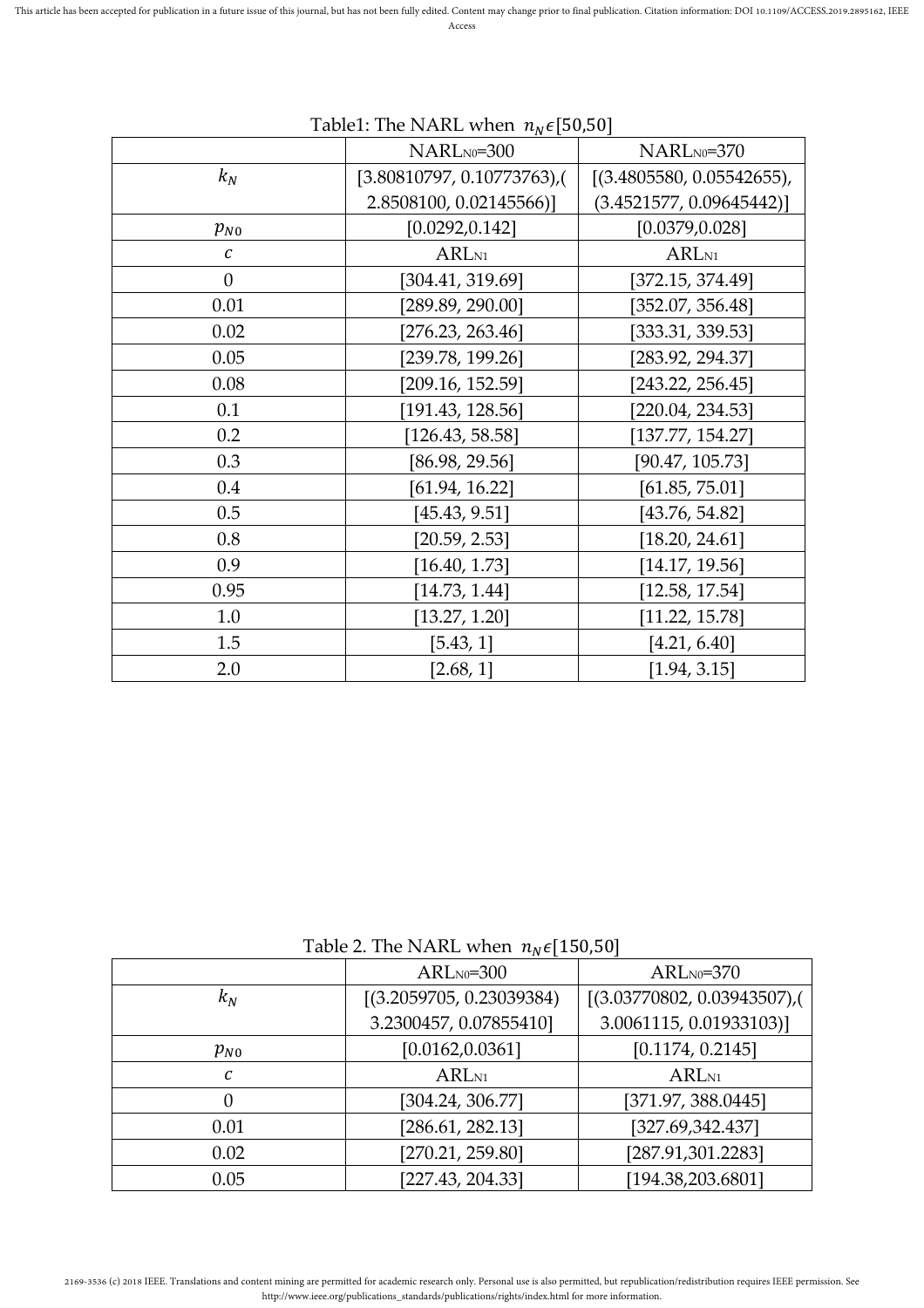| 0.08 | [192.66, 162.37] | [132.17, 138.4758] |
|------|------------------|--------------------|
| 0.1  | [173.06, 140.06] | [103.07,107.9297]  |
| 0.2  | [105.02, 70.96]  | [33.59,35.03192]   |
| 0.3  | [67.24, 39.15]   | [13.19, 13.70168]  |
| 0.4  | [45.03, 23.17]   | [5.97, 6.190185]   |
| 0.5  | [31.33, 14.52]   | [2.99, 3.100434]   |
| 0.8  | [12.58, 4.61]    | [1,1.66]           |
| 0.9  | [9.72, 3.34]     | $[1,1]$            |
| 0.95 | [8.60, 2.86]     | $[1,1]$            |
| 1.0  | [7.64, 2.47]     | [1,1]              |
| 1.5  | [2.79, 0.66]     | [1,1]              |
| 2.0  | [1.24, 1]        | $[1,1]$            |

| Table 3. The NARL when $NARL_{N0}$ =300 and 370 |  |
|-------------------------------------------------|--|
|                                                 |  |

|                  | $ARL_{N0}=300$            | $ARL_{N0}=370$            |  |
|------------------|---------------------------|---------------------------|--|
| $n_N$            | [50, 150]                 | [20, 200]                 |  |
| $k_N$            | [(3.41163588, 0.01374361) | [(3.4033867, 0.08835755), |  |
|                  | 3.1956378, 0.03093748)]   | 3.47013388, 0.17708702)]  |  |
| $p_{N0}$         | [0.0393, 0.036]           | [0.1324, 0.0172]          |  |
| $\mathsf C$      |                           |                           |  |
| $\boldsymbol{0}$ | [304.24, 314.04]          | [370.82, 374.81]          |  |
| 0.01             | [287.97, 288.78]          | [347.78, 349.30]          |  |
| 0.02             | [272.76, 265.89]          | [326.43, 325.84]          |  |
| 0.05             | [232.69, 209.05]          | [271.18, 265.99]          |  |
| 0.08             | [199.73, 166.06]          | [226.76, 218.87]          |  |
| 0.1              | [180.77, 143.21]          | [201.97, 193.00]          |  |
| 0.2              | [113.72, 72.47]           | [117.60, 107.72]          |  |
| 0.3              | [75.02, 39.94]            | [72.38, 64.27]            |  |
| 0.4              | [51.51, 23.61]            | [46.69, 40.54]            |  |
| 0.5              | [36.59, 14.79]            | [31.34, 26.80]            |  |
| 0.8              | [15.38, 4.68]             | [11.40, 9.58]             |  |
| 0.9              | [12.01, 3.39]             | [8.53, 7.18]              |  |
| 0.95             | [10.68, 2.91]             | [7.43, 6.27]              |  |
| 1.0              | [9.53, 2.51]              | [6.50, 5.49]              |  |
| 1.5              | [3.61, 2.31]              | [2.02, 1.78]              |  |
| 2.0              | [1.66, 1]                 | [1, 1]                    |  |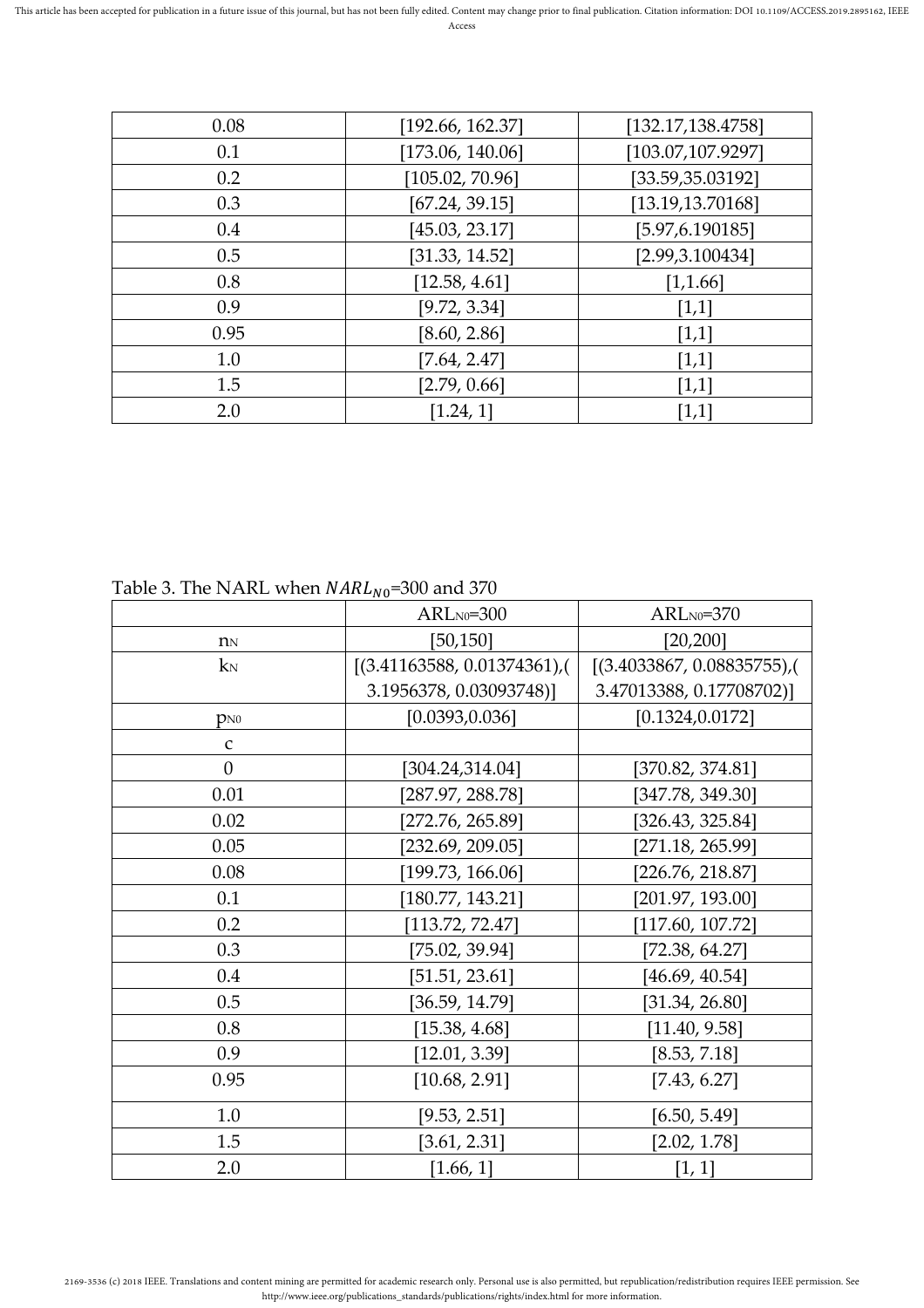| $\mathbf C$      | <b>Existing Chart</b> | Proposed Chart   |
|------------------|-----------------------|------------------|
| $\boldsymbol{0}$ | [371.80, 384.87]      | [372.15, 374.49] |
| 0.01             | [333.48, 339.55]      | [352.07, 356.48] |
| 0.02             | [298.49, 299.67]      | [333.31, 339.53] |
| 0.05             | [213.04, 207.24]      | [283.92, 294.37] |
| 0.08             | [152.57, 145.26]      | [243.22, 256.45] |
| 0.1              | [122.81, 115.64]      | [220.04, 234.53] |
| 0.2              | [45.54, 41.31]        | [137.77, 154.27] |
| 0.3              | [19.77, 17.54]        | [90.47, 105.73]  |
| 0.4              | [9.88, 8.66]          | [61.85, 75.01]   |
| 0.5              | [5.59, 4.88]          | [43.76, 54.82]   |
| 0.8              | [1.84, 1.66]          | [18.20, 24.61]   |
| 0.9              | [1.49, 1.36]          | [14.17, 19.56]   |
| 0.95             | [1.37, 1.27]          | [12.58, 17.54]   |
| 1.0              | [1.28, 1.20]          | [11.22, 15.78]   |
| 1.5              | [1.00, 1.00]          | [4.21, 6.40]     |
| 2.0              | [1.00, 1.00]          | [1.94, 3.15]     |
|                  |                       |                  |

Table 4. The comparison in NARL when ARLN0=370 when  $n_N \epsilon$ [50,50]

**Table 5 :** Neutrosophic Data of Juice Company **[**[\[41\]](#page-8-9)]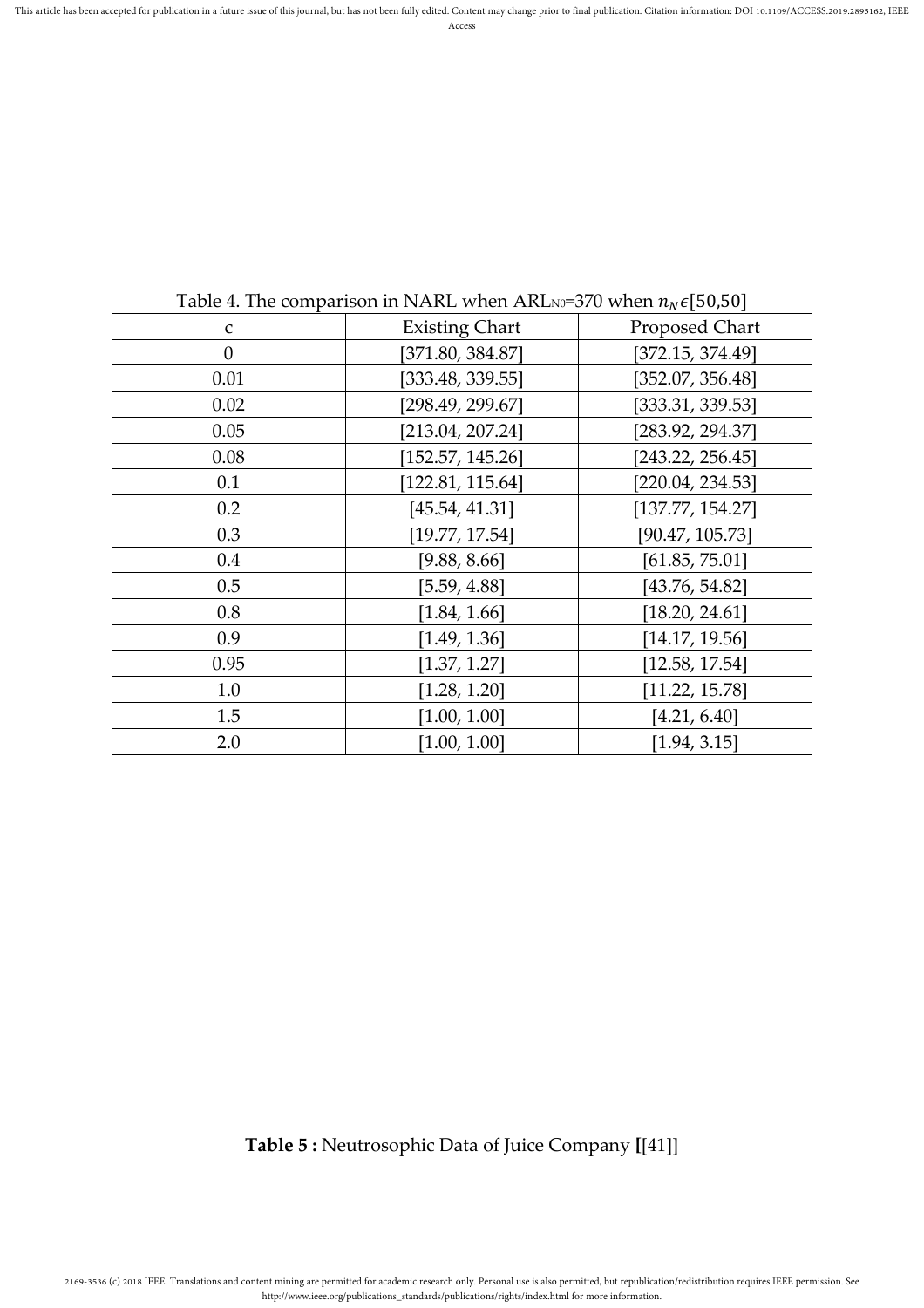| Sample         | No.of         | Sample | No.of         |
|----------------|---------------|--------|---------------|
| number         | nonconforming | number | nonconforming |
|                | units $D_i$   |        | units         |
| $\mathbf{1}$   | [12, 13]      | 16     | [8, 8]        |
| $\overline{2}$ | [15, 15]      | 17     | [10, 10]      |
| 3              | [8, 10]       | 18     | [5, 8]        |
| $\overline{4}$ | [10, 10]      | 19     | [13, 13]      |
| 5              | $[4,4]$       | 20     | [11, 13]      |
| 6              | [7,7]         | 21     | [20, 20]      |
| 7              | [16, 16]      | 22     | [18, 20]      |
| 8              | [9, 11]       | 23     | [24, 24]      |
| 9              | [14, 14]      | 24     | [15, 15]      |
| 10             | [10, 10]      | 25     | [9, 12]       |
| 11             | [5, 8]        | 26     | [12, 12]      |
| 12             | [6,8]         | 27     | [7,10]        |
| 13             | [17, 17]      | 28     | [13, 15]      |
| 14             | [12, 15]      | 29     | [9, 9]        |
| 15             | [22, 22]      | 30     | [6,9]         |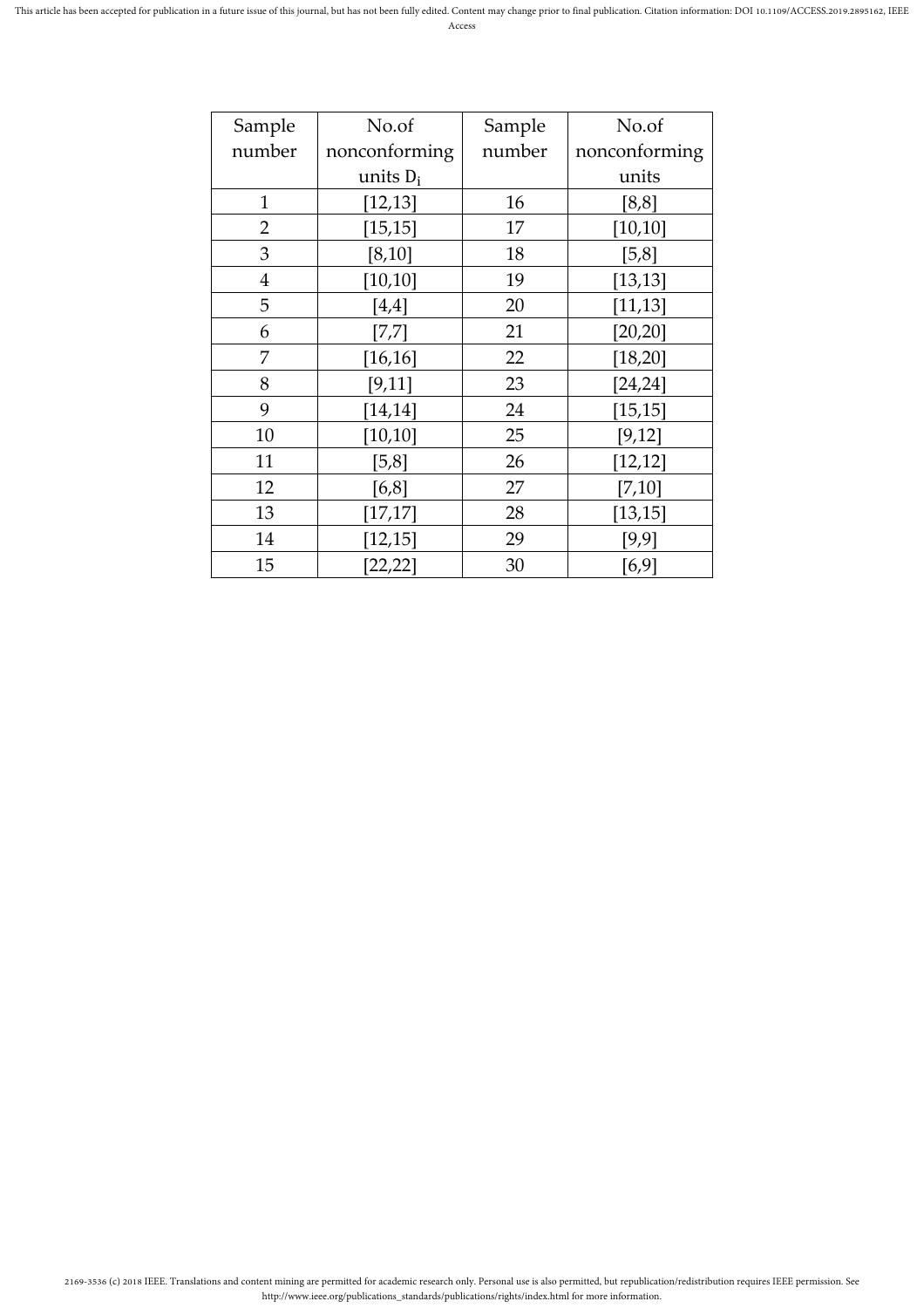

Figure 1: The proposed chart for the simulated data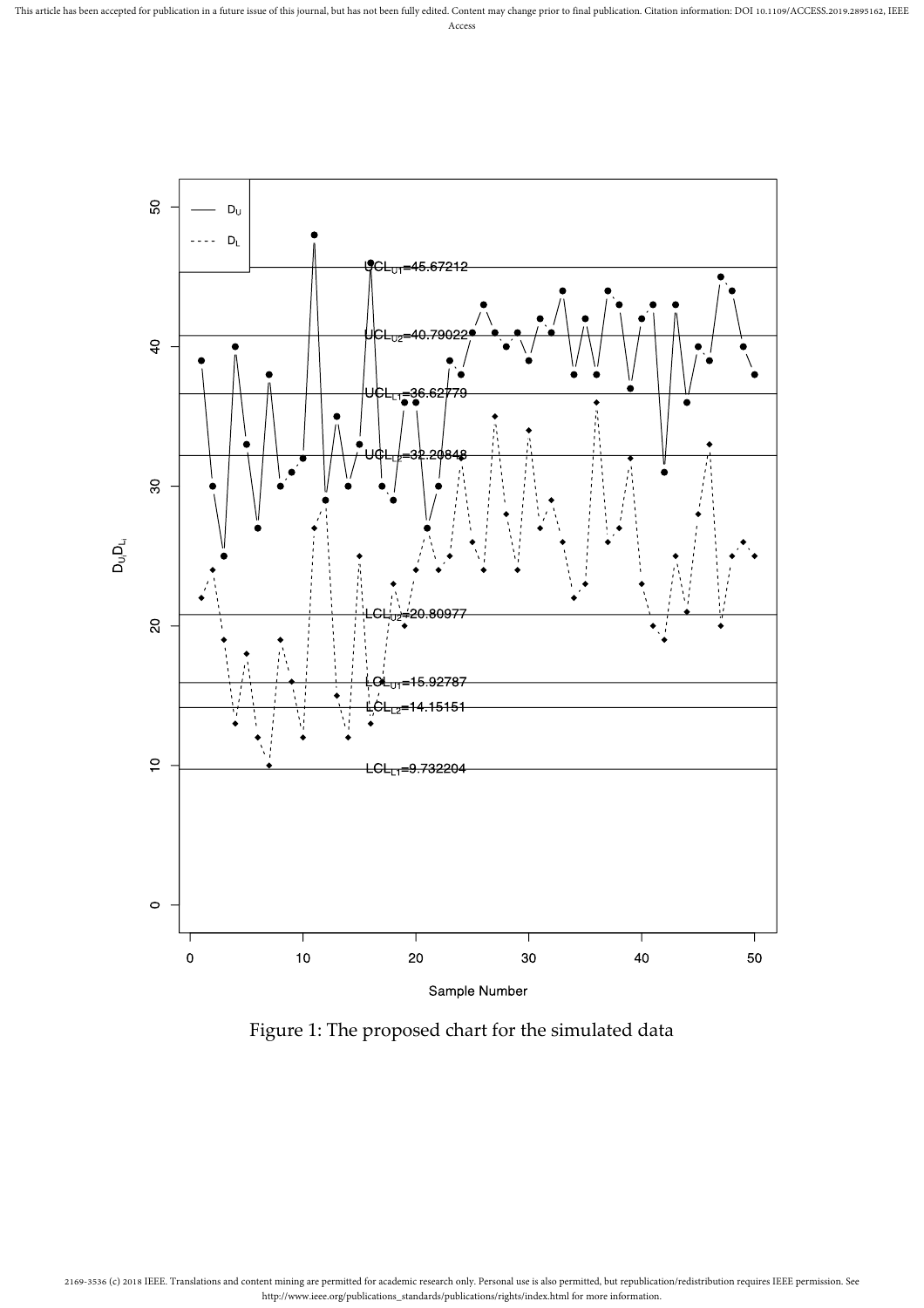

Figure 2: The existing chart for the simulated data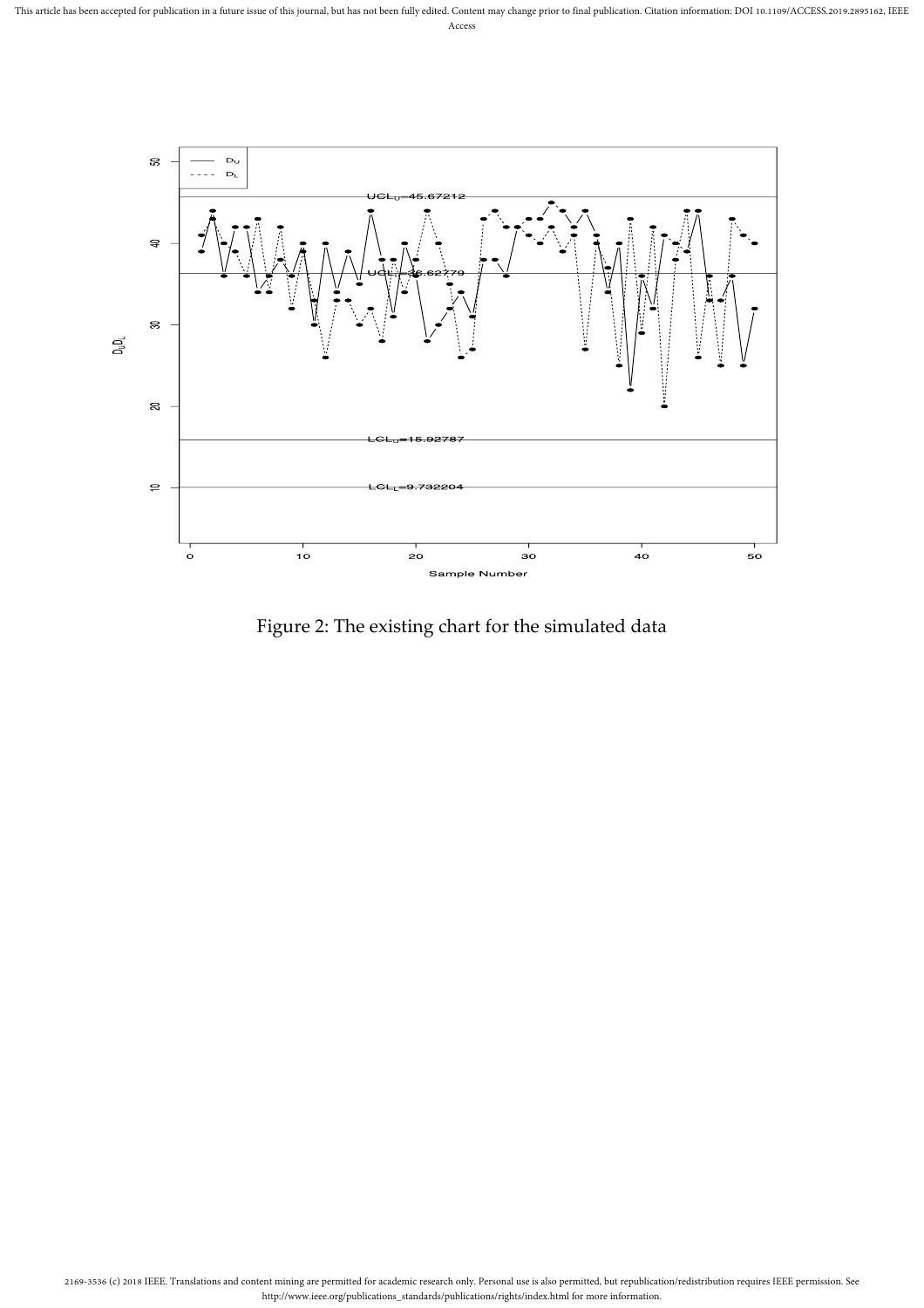

Sample Number

Figure 3: The proposed chart for the real data

.